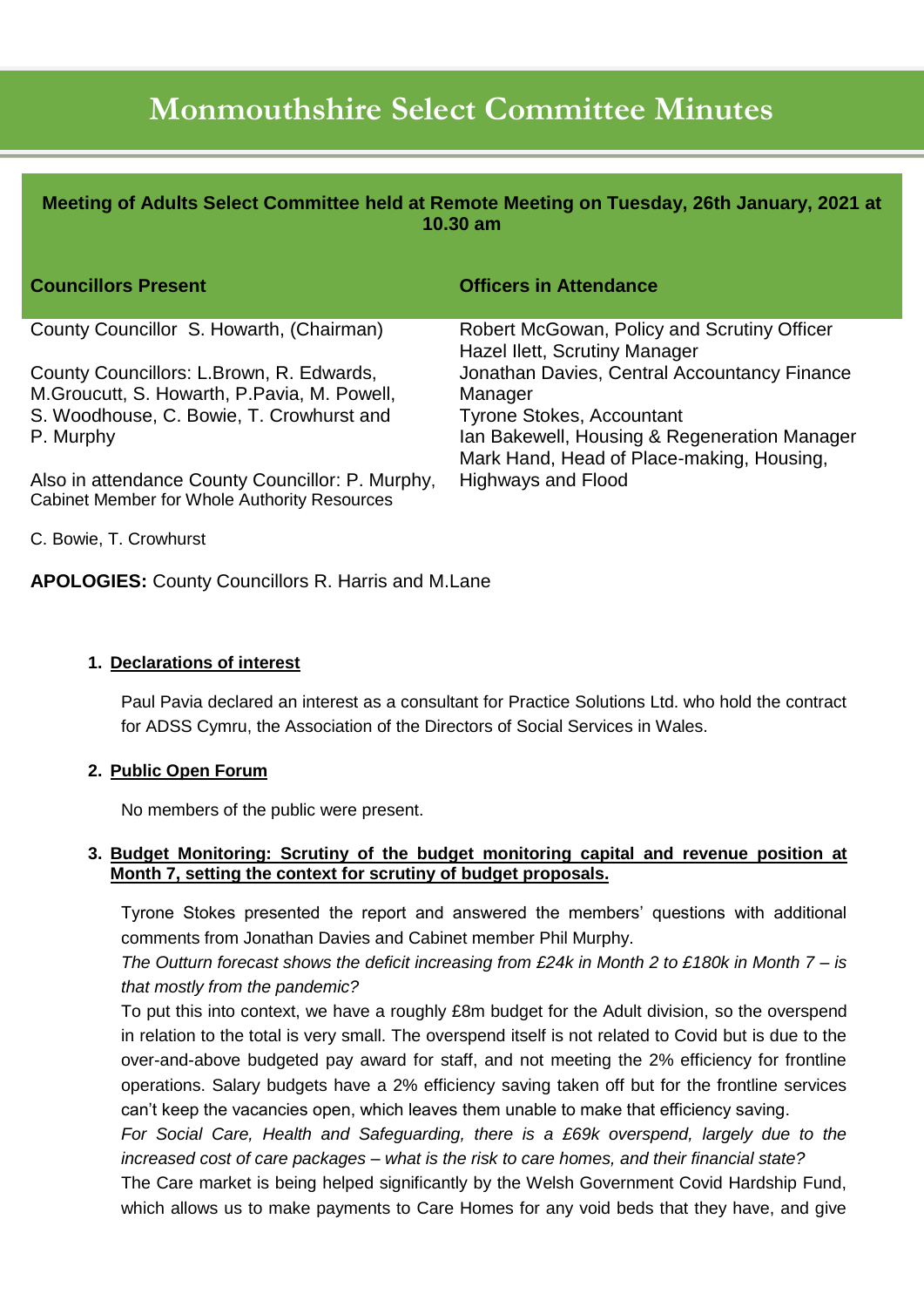

them a £50 per week allowance to help them to get over the pandemic. We don't see any significant risk currently because the Hardship Fund is in place until 30<sup>th</sup> March. We don't know, however, what resources Welsh Government will commit as we come out of the pandemic – we won't be able to go from the pandemic to the 'new normal' without some sort of transition.

*Could a further breakdown be given of the overspend vs. underspend?*

The Adult Select portfolio includes the Adult budget, which is an overspend of £180k, which is offset by a £4k underspend in Community Care, a £103k underspend in Commissioning and a £4k underspend in Resources and Performance. Adding them all together gives a net overspend of £69k.

### *What is the reason for the underspend in Commissioning?*

Due to the pandemic, there are several schemes that can't recommence e.g. day services, due to the close proximity in one building; we have done a lot of outreach support for those clients. We have therefore seen many natural savings such as building overheads, for example. Also, we have had a Commissioner Officer post vacant for over a year – plans to recruit to that have been delayed, and have added to the underspend.

*Day care centres aren't open as they were before because of lockdown. If there are savings in this area, can we ensure that when lockdown is lifted, these centres are still sustainable?*

The savings will be there next year in order to facilitate the re-opening of day care centres, or whatever new provision we might decide to put in its place.

*Regarding the capital slippage for Crick Care home, will there be any long-term problems as a result? Have the deadlines been extended?*

Crick Road is a partnership with Aneurin Bevan via Welsh Government funding, which AB hosts. We have engaged with AB and had confirmation from Welsh Government that those deadlines have been extended, and the funding has moved with it too, to safeguard that.

*In terms of the reduced capacity to offer services, have significant packages of care been handed back to the authority during the last year?*

At the start of the pandemic, we did see packages being returned or clients refusing to have carers come to their homes. When the first lockdown eased, those clients started to return. With this second upturn in the pandemic, we haven't seen the same levels of care packages being returned. Infection control is much better, we know a lot more about the virus, sufficient PPE, and now there's the vaccination programme as well. And people have become accustomed to working in a different way e.g. carers arriving in PPE, which was a shock to people at the start. *Provision of Liberty Safeguards – what does this £100k saving relate to?*

'Deprivation of Liberty Safeguarding' is where we have a joint safeguarding team with Aneurin Bevan and other Gwent authorities. As part of the Capitalisation directive, we can capitalise certain revenue expenditures to help with the bottom line. One of the items that we've decided to capitalise is our contribution to the 'DOLS' team.

# *How many members of staff were put on furlough at the start, and how many are still?*

In terms of Social Care, staff that were working in a day centre are still providing services to clients, just through a different vehicle, providing more 1-1 support, e.g. over the phone. Some of our community meals staff have been furloughed, but they are few in number. Furloughing can only happen in income-generating departments, which curtails the amount that can be used.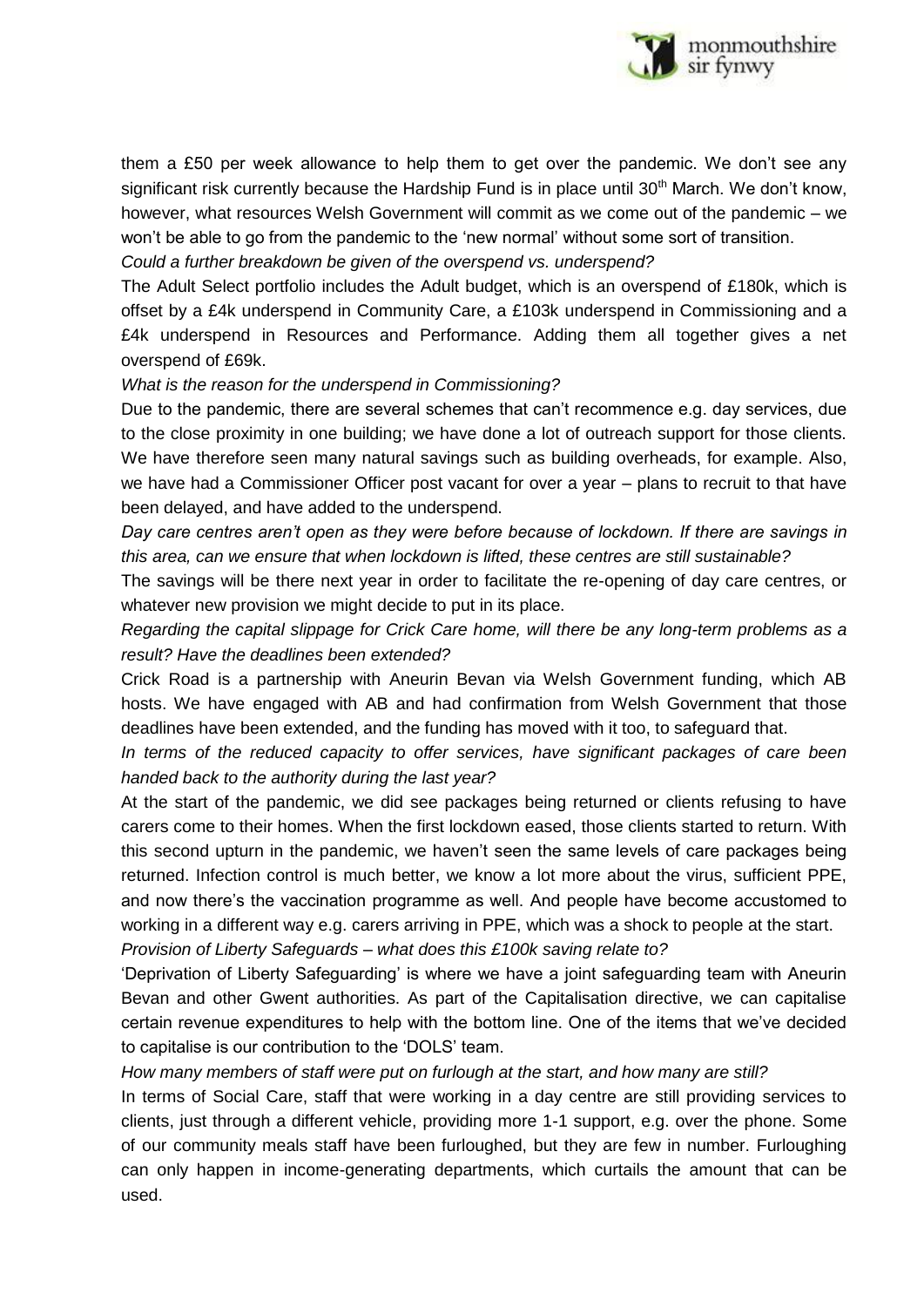

# **4. Budget Scrutiny: Scrutiny of the budget proposals for 2021/22**

### **1. Budget Scrutiny: Scrutiny of the budget proposals for 2021/22**

Jonathan Davies and Tyrone Stokes delivered the presentation and answered the members' questions with Ian Saunders and Peter Davies.

*This committee previously had a report that said the Disabled Facility Grant will be reduced to £600k from £900k?*

The support for the £900k capital budget for DFGs has been in the proposals for a number of years now. So continuation at that level, above £600k, has been reported for a while, with £900k as the base budget. We aren't sure which report is referred to but we can check that.

*The Disabled Facility Grant includes Safety At Home, the amount for which is going up – is the £900k for DFG definite, and how much of it is the DFGs, rather than Safety At Home?*

We try to be as flexible with that on a year-by-year basis as we can. We work closely with Social Care around that split because we know how important safety at home is. Around £100k of that budget goes to safety at home but we will be flexible, and will take our steer from OTEs and Care And Repair in relation to the levels of expenditure. In addition to our budget we also have Enable, which is a Welsh Government grant that helps us to build in some flexibility around adaptation.

*Covid is splitting society – is the council acknowledging the number of people going through resultant difficulties, and what effect will this have on the budget's distribution?*

As we exit the pandemic, we don't know what's around the corner or what the new level will be. In terms of addressing the pandemic, the Welsh Government Covid Hardship Fund has allowed us to address the pressures in the Care sector as well  $-$  this is support across the board. covering younger adults (including those with physical and mental disabilities) and older adults (to help to stabilise the marketplace and address those needs as we go through the pandemic.) There was significant investment in this year's budget for physically and learning disabled adults: £1.044m. We have tried to address all of the population's needs, not leaving anyone behind, and are committed to continuing that.

*The figures from Stats Wales don't agree with Monmouthshire's – can this be addressed?*

The reason is that our budget, which we label as 'DFGs', should probably be 'Disabled Adaptations', so it has proved to be a bit misleading.

*Regarding the increase in fees for residential and non-residential care: what effect would the £100 cap have on the residential side? How does the cap operate?*

In terms of charging, we follow the Social Services and Wellbeing Act that was introduced in 2014 by Welsh Government. For non-residential services it covers care in the home or community (day centres and respite), and the amount that we can charge anybody is capped at £100 per week. To arrive at that, they go through a means-tested assessment. If they are assessed that they can pay up to the maximum of £100, we will charge them whichever is lower: the £100 or the cost of the service. So if someone were only getting 2 hours per week, we would only charge them the hourly rate  $(E14.64)$  x 2. If someone were getting 20 hours a week, 20 x £14.64 would be much more than £100, in which case we would charge them the £100.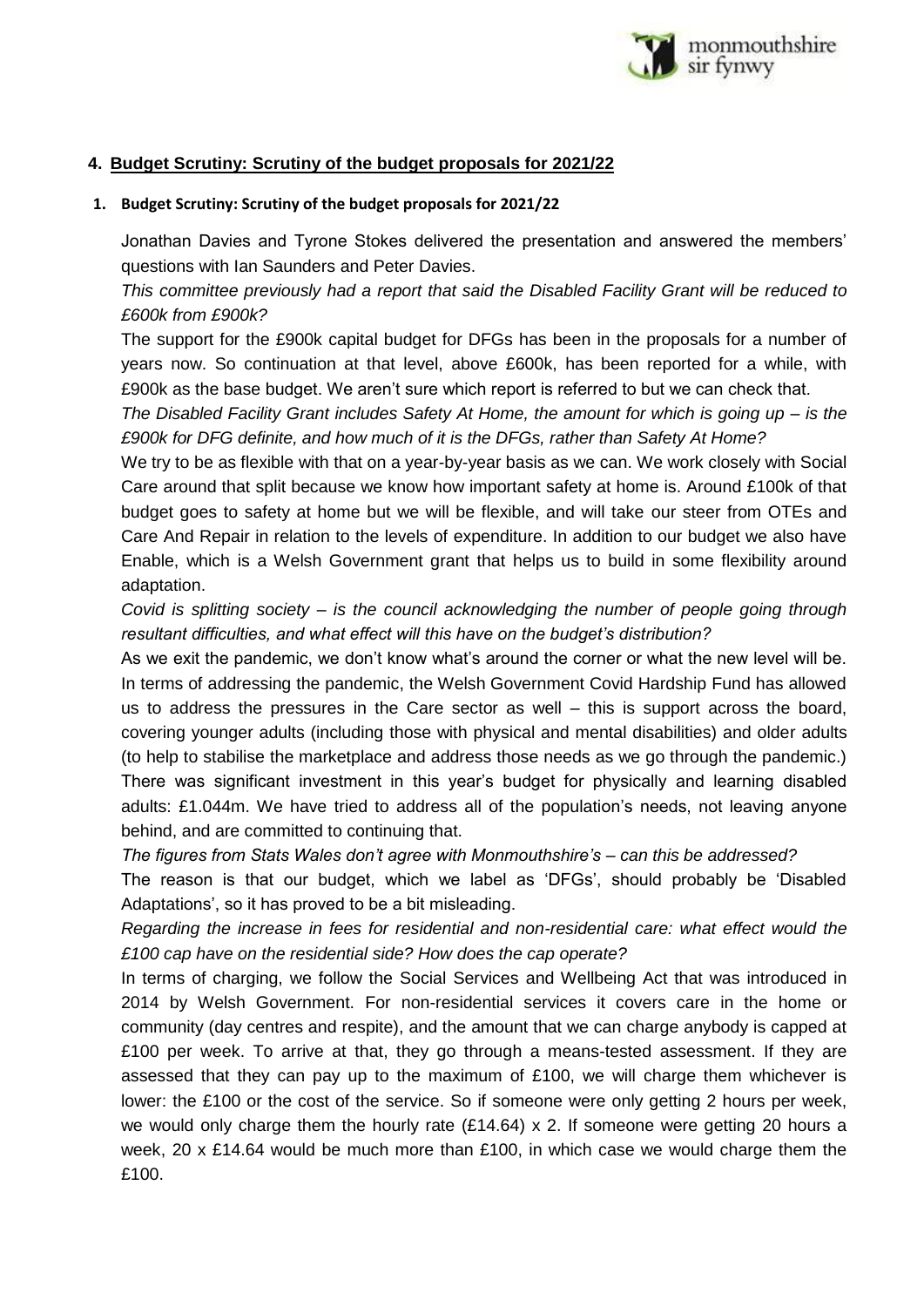

There is no cap for residential services. It is based not only on the person's income but also on their assets and dwelling i.e. their main property would be brought into consideration. If it is deemed that they have enough income and capital to pay for themselves, then they might not qualify for local authority financial support.

*Does the £100 cap apply if, for example, someone is coming in in the morning and again in the evening to help an elderly person who doesn't need a care home?*

When we charge, there is no distinction between whether the service was provided by the local authority or external market. If someone were to get 1 hour per week from the local authority and 1 hour private, the charge would be roughly £30 per week. If someone is assessed and they can pay the maximum amount, it is capped at £100 so we would charge them £30. If they were to get 20 hours a week – 5 from the local authority and 5 from the private sector – it would be approximately £150 total, and therefore the charge would be £100. No one will pay any more than £100 if they've come through the local authority and they've been financially assessed, in terms of non-residential. That includes care in their own home or day centre provision – it's all capped at £100. We have an hourly rate for care in the home and a session charge for day centre attendance.

# *So non-residential is not based on income or capital?*

It is, because if someone has gone through a means-tested assessment they will only be charged what they can afford. If they can afford to pay more than the £100, it will be capped at £100. It still includes income and capital but not their main dwelling, as they live in the community and still need a home. But if they then go into residential or nursing care, the main dwelling is then taken into consideration; that's one of the differences between residential and non-residential, and why the charge can be more, or they might not qualify for local authority assistance, because with residential more can be taken into consideration than with meanstested assessment.

# *Is that different from England?*

Yes, the Welsh Care Act is different from the English one. Therefore, if someone moves from England to Wales there can be some confusion that we need to clear up with them. Also, if clients engage in services with solicitors from England, or places like Age Concern, we have to point out to them that the Act is different in Wales.

*There is an assumption of a 1% increase of pay costs for staff – what about care staff? What would be the wider impact if companies also provided more than 1% for their staff?*

The pay award is governed by the announcement from the UK Chancellor. We have been prudent in assigning a 1% pay award. The external carers are explained in the slideshow presentation, concerning the pressures that we have in Adult Social Care next year: we have a £536k pressure for provider fees, which is to incorporate any pay increases that private providers might give their staff. We have a fair fee negotiation tool that we use with the care providers; with this, we look at all issues such as pay award. One of the indicators we look at is the increase in the National Living Wage. That's already been announced by the UK Chancellor, and we have incorporated it in our modelling.

*Will we still be able to get staff from overseas following Brexit? Will UK staff be willing to fill the vacancies?*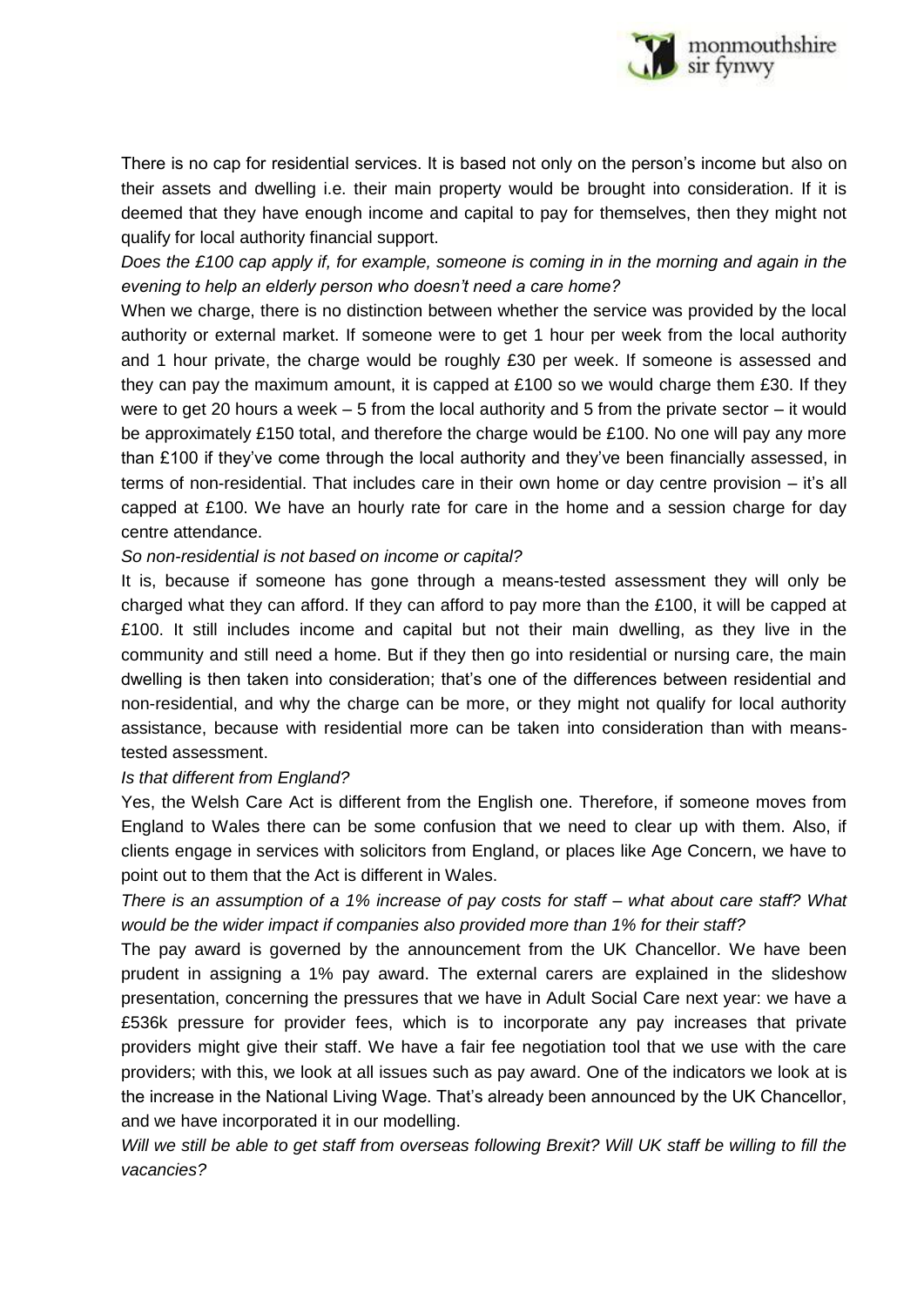

This will be a national concern and we don't know how things will pan out. We've tried to address as much as possible to alleviate the impact on the front line services. With the providers, we have tried to meet the wage increase.

### *Is it wise to include the £536k – will the care providers therefore raise their pay further?*

One of our mission statements as an authority is to be transparent. It is right to put forward our budget and try to address those issues. We have the fair fee consultation negotiation, so discussion with providers about fees is already underway, so that we can continue to work in partnership. But we do have limited financial resources with which to work, something that the Care sector appreciates. The fair fee negotiation tool has served us very well for the last 10+ years.

### *What discussions have taken place to try to understand how the Hardship Fund will evolve?*

Our approach has been to focus on things that we can control i.e. those elements of the budget that we know. We also have the risk register looking at potential Covid risks and how they may or may not be funded as we move into the next financial year. We need to consider a number of things. Most important is to have the engagement with Welsh Government about how the Fund might continue, perhaps developing into more specific grants coming through, moving away from a claims basis towards allocation. We're continuing to lobby at a political level, with the Leader making strong representations. But at a local level, we're looking at the potential impacts from the pandemic on service deliveries, and how the demands on services might change as we come out of it. There are many different things to consider over the long term.

*Regarding void payments, have we seen any unintended consequences with providers not accepting placements because the voids are covered?*

We are making void payments on behalf of Welsh Government through the Hardship Fund. It is understandable that care homes are cautious about accepting new clients, but they aren't resistant, and are working with us. We talk to the care sector in a weekly forum about various issues and how we can support them with any problems they encounter. It is a joint approach.

*With people needing rehabilitation and reablement due to Covid, do we have a pipeline figure in terms of pressure and new care packages for next year?*

We have a short-term intervention reablement policy and a reablement team. We are overrecruiting our own in-house home carers to accommodate the demand, and Health has come up with winter pressures money to alleviate that impact. There is also a £250k extra investment for the shortfall in commissioned care in the Usk area. We are looking to accommodate that specific additional capacity in next year's budget.

*As Covid is a health issue, surely the process of rehabilitation and reablement shouldn't be a pressure that falls solely to local authorities? What about the Health Board and its funding?*

Our 3 community care teams are integrated with Health, so we have their practitioners as well around OTs. We have a joint integrated services partnership board that meets as well. The assessment process will identify what is a social care task and responsibility from the local authority and what is a Health one. It is split out at that stage, ensuring that everyone is meeting their obligations.

Coming out of the pandemic, Welsh Government should have Social Care very high on its agenda. All local authorities in Wales will lobby them very hard for fair funding within the care sector. We hope that there is proper recognition and funding as we move into that period, as the sector will continue to be a budgetary pressure point. So it's not just a case of local authorities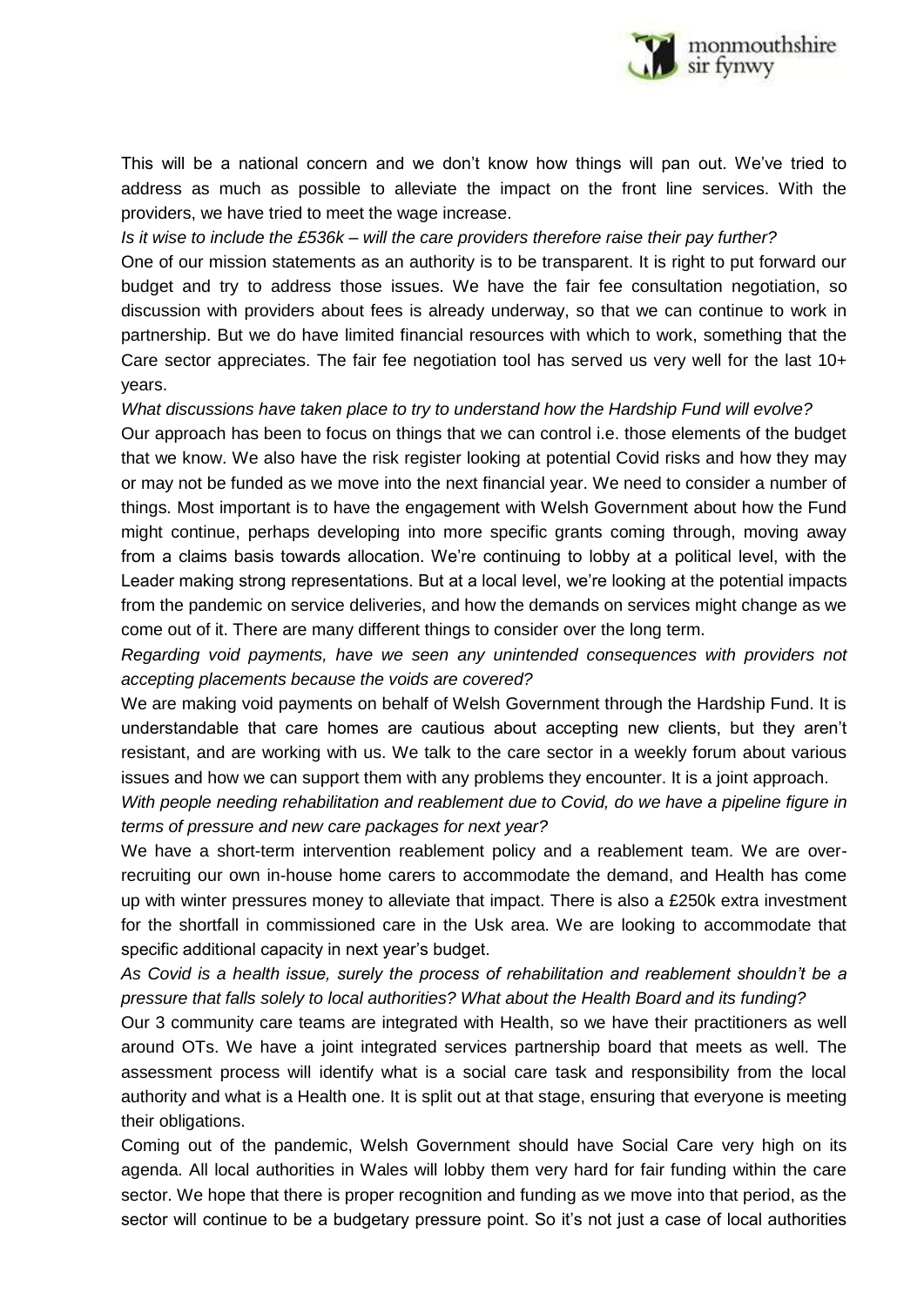

and health boards – Welsh Government plays a key role in its acknowledgement of where funding is distributed.

*Regarding the provider fees, could the £536k figure potentially increase?*

We have modelled this figure in terms of our fair fee negotiations. Part 9 of the Act covers to the pooling of residential budgets, and another covers a regional fee-setting process: there is a Gwent working group that has discussed this, but it is a long way off from being agreed, as is pricing up the implications if Monmouthshire were to adopt it. If we were to get to that juncture, before adopting anything it would be presented to members for scrutiny and agreement.

*What is an example of the flexible use of capital receipts to fund service reform?*

The flexible use of capital receipts is under a Capitalisation directive from Welsh Government. We've used it in the 2019/20 financial year and have budgeted it for this year too. We are permitted to use our capital receipts to fund eligible revenue expenditure that looks to fund service reform. We propose using another £1m of capital receipts as part of this draft budget. The key risk around that is that our capital receipts pot is limited. Traditionally, we have used that to support our ongoing capital pressures. We have to be mindful of the limited nature of the reserves to support the capital programme. As part of these budget proposals, we recognise that this is an exceptional year and a one-off use of reserves, as far as possible.

*So to use capita monies on revenue certain criteria have to be met?*

Yes, there are strict criteria for usage of capital receipts, around service transformation, partnership working, sharing with regional authorities and organisations, etc.

*Were non-residential care savings based on a slight increase in the hourly rate, and what was the increase? How are the residential care savings arrived at?*

Non-residential savings were £11k and residential were £68k. The savings are related to the fees and charges, as discussed earlier, based on the increase announced by the department of Work and Pensions to the state retirement and benefits of 2.5%. We've taken our income budgets and uplifted them 2.5%. That's the extra income that we've put forward as a saving and that we might be able to get from the charging. The residential saving doesn't only relate to our care home (Severn View), it's people in residential care, generally. They could be in a private care home and their placement is funded by the local authority, and their means-tested assessment says that they can't pay the full charge themselves but they have to pay a contribution to the local authority, regardless of whether they reside in our single care home or in a private care home.

*Looking forward, is there any expectation to redesign services?*

We've taken a conscious decision with next year's budget (21/22) not to bring any savings from redesigning frontline services. It is possible that services will be provided in a different way as we come out of Covid – but we simply don't know at this stage. If and when it is felt that a service needs to be redesigned, we will pick that budget year and bring it the members' attention.

*Homelessness is another huge pressure – £874k. Can we hear about the policy update from Welsh Government, and what their expectation will be for the next financial year?*

The position is consistent with previous discussions. Welsh Government is continuing with their change in policy concerning eliminating rough sleeping. They want to improve the provision of temporary and permanent accommodation – quality, type, etc. No one would disagree with the sentiment of the policy but it creates a challenge for us. Our demands continue to be high; at